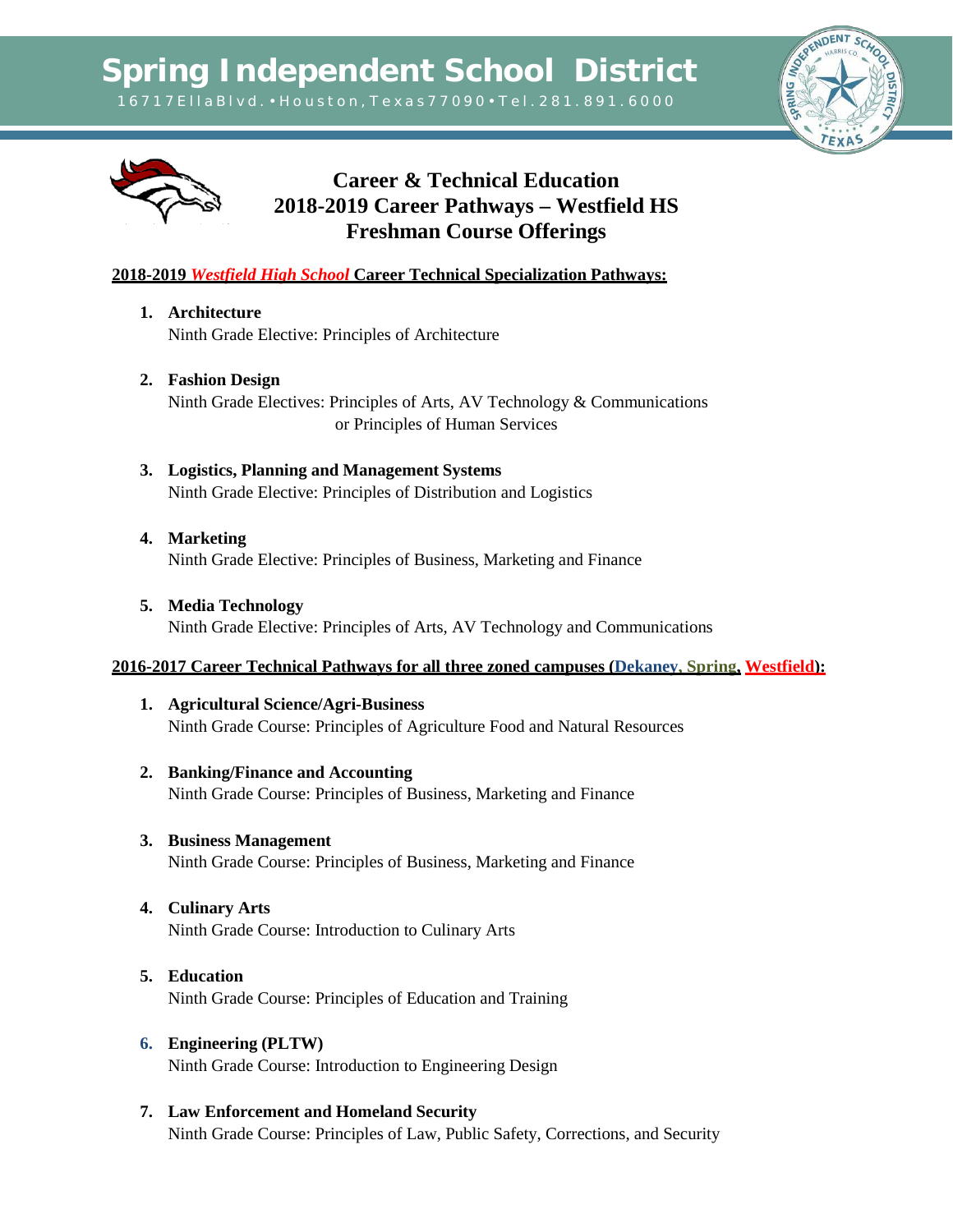**Spring Independent School District**

1 6 7 1 7 E l l a B l v d . • H o u s t o n , T e x a s 7 7 0 9 0 • T e l . 2 8 1 . 8 9 1 . 6 0 0 0





## **Career & Technical Education 2018-2019 Career Pathways – Westfield HS Freshman Course Offerings**

- **8. Manufacturing Technology (Spring & Westfield only)** Ninth Grade Course: Principles of Manufacturing
- **9. Pharmacy/Pharmacy Technician (Dekaney & Westfield only)** Ninth Grade Course: Principles of Health Science
- **10. Pre-Medical Studies** Ninth Grade Course: Principles of Health Science
- **11. Psychology & Counseling** Ninth Grade Course: Principles of Human Services
- **12. Web Design & Development** Ninth Grade Course: Principles of Information Technology
- **13. Dance** Ninth Grade Course: Dance 1
- **14. Instrumental Performance** Ninth Grade Course: Band 1
- **15. Theatre** Ninth Grade Course: Theatre Arts 1 or Technical Theatre 1
- **16. Visual Arts** Ninth Grade Course: Art 1
- **17. Vocal Performance** Ninth Grade Course: Choir 1

## **CTE Miscellaneous Electives**

Touch System Data Entry (.5)

Dollars and Sense (.5)

BIM (Business Information Management)

Medical Terminology

Lifetime Nutrition and Wellness (.5)

Total recommended pathways for *Westfield High School = 22 Revised 2/01/18*